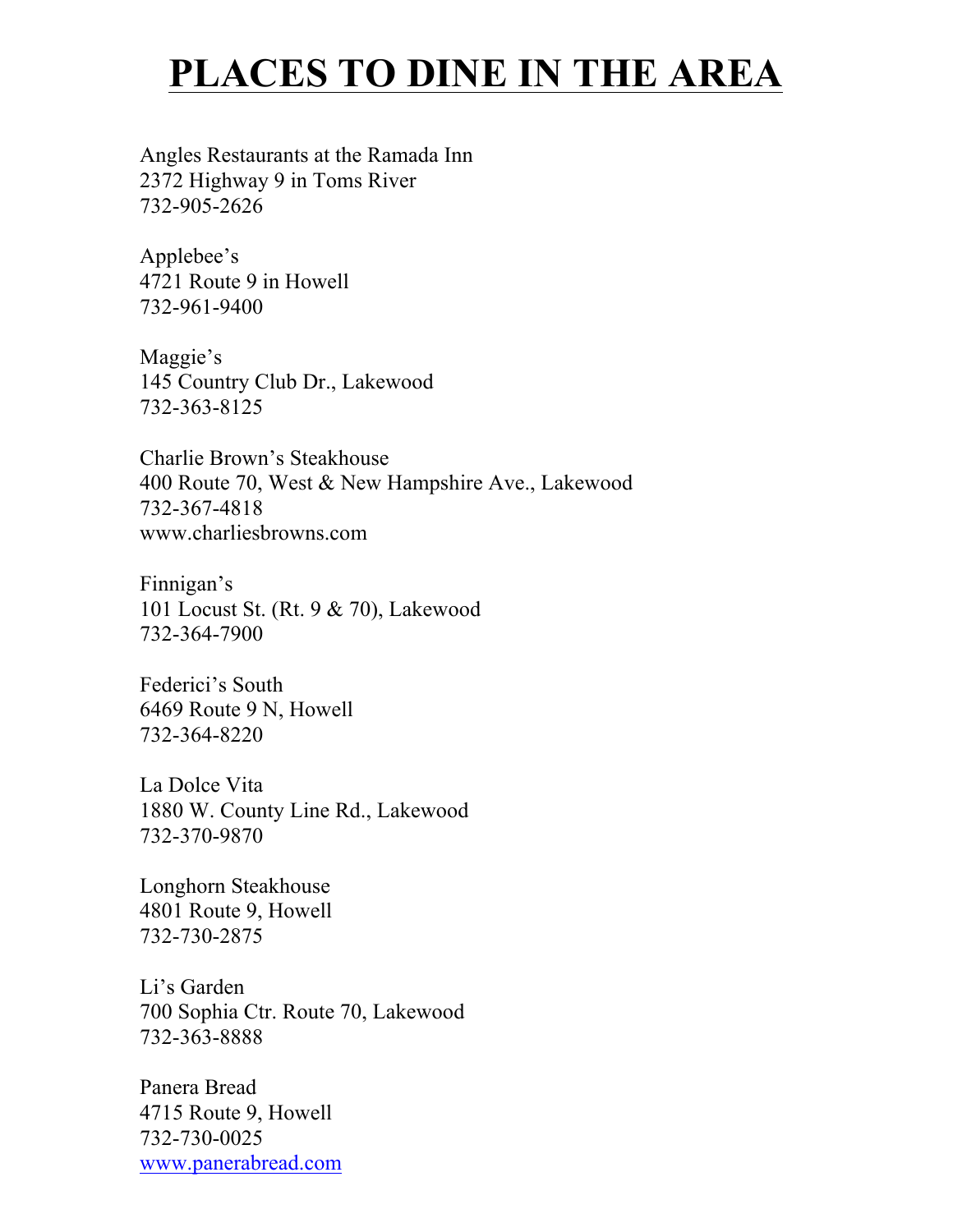Ruby Kitchen (Chinese Food) Between  $3^{rd}$  &  $2^{nd}$  St. on Clifton Ave., Lakewood 732-367-999

Latin Bistro & Grille 200 Clifton Ave., Lakewood 732-961-6751

21 South Bar & Grille 21 St. Hope Chapel Rd., Jackson 732-994-5286

Jackson Diner 23 St. Hope Chapel Rd., Jackson 732-370-3463

The Light House 250 Hope Chapel Rd., Jackson 732-363-4111 www.the-lighthouse-restaurant.com

River Watch 799 Route 70, Brick 732-920-8900

Villa Vittoria 2700 Harper Ave., Brick 732-920-1550

Jack & Mike's Brickhouse Bar & Grille 979 Cedarbridge Ave., Brick 732-279-3743 www.brickhousebarandgrille.com

Joe's Crab Shack 1048 Cedarbridge Ave., Brick 732-477-7670 www.joescrabshack.com Red Robin Gourmet Burgers 1054 Cedarbridge Ave., Brick 732-608-8991 www.redrobin.com